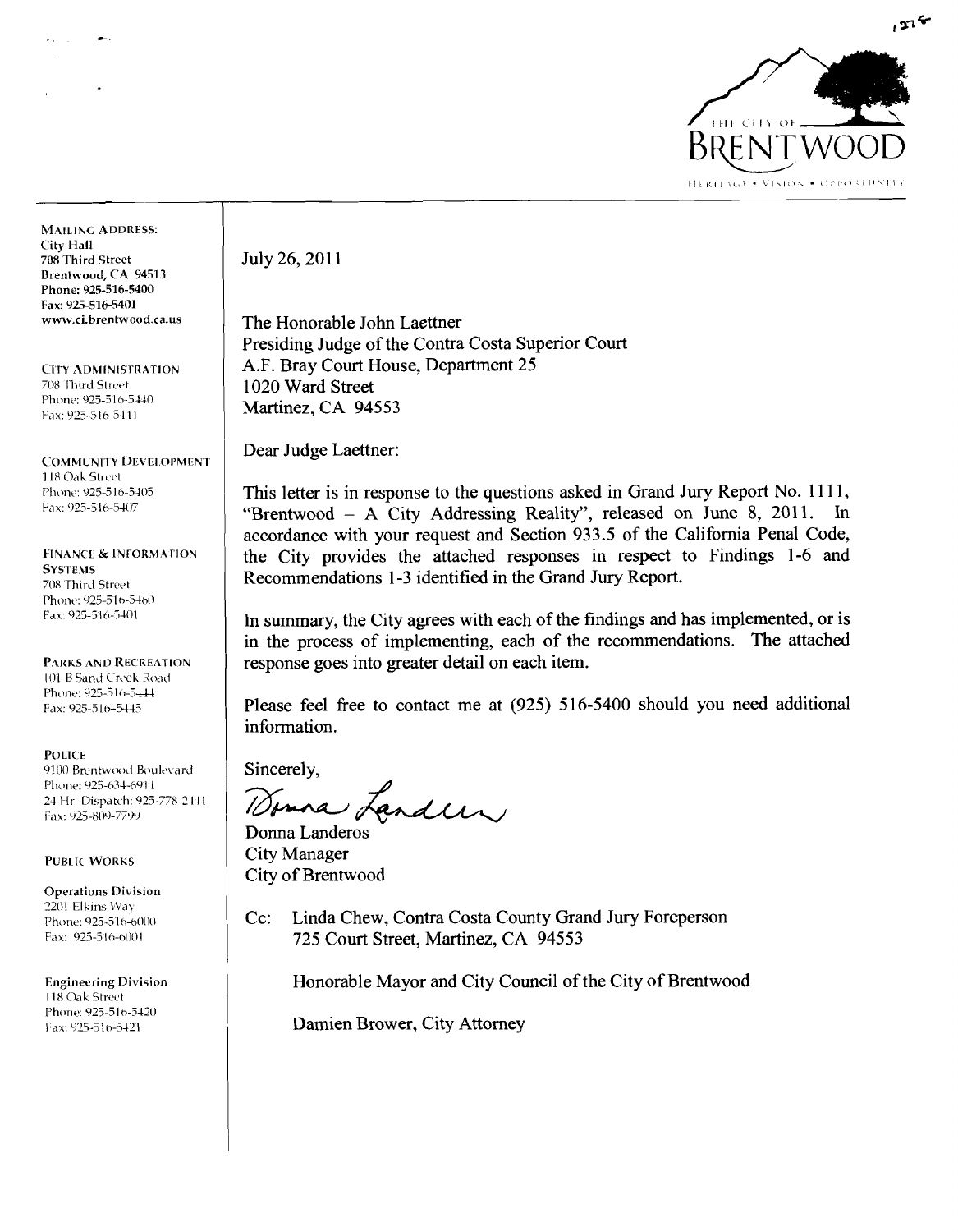# **City Responses to Grand Jury Findings and Recommendations**

# **Grand Jury Finding #1**

Brentwood developed an interactive fiscal model to forecast 10 years into the future in order to reveal potential problems and allow time to address them

**City Response:** The City agrees with the finding.

### **Grand Jury Finding #2**

Establishing sufficient General Fund reserves and specific fund reserves gives Brentwood greater flexibility in fiscal management and the ability to react to changing circumstances.

**City Response:** The City agrees with the finding.

### **Grand Jury Finding #3**

Before reducing staff and expenses, Brentwood measured the impact of each reduction on public service delivery.

**City Response:** The City agrees with the finding.

# **Grand Jury Finding #4**

Outcome-based contracts allow for cost savings and greater control of results.

**City Response:** The City agrees with the finding.

### **Grand Jury Finding #5**

Benchmarking has been a useful tool for Brentwood, but could be more useful if it included other City activities to measure performance and solicited comparison data from peer agencies.

**City Response:** The City agrees with the finding.

### **Grand Jury Finding #6**

Because employee benefits given in good times may not be sustainable, a new tier for new non-safety hires was implemented, but not for public safety employees.

**City Response:** The City agrees with the finding.